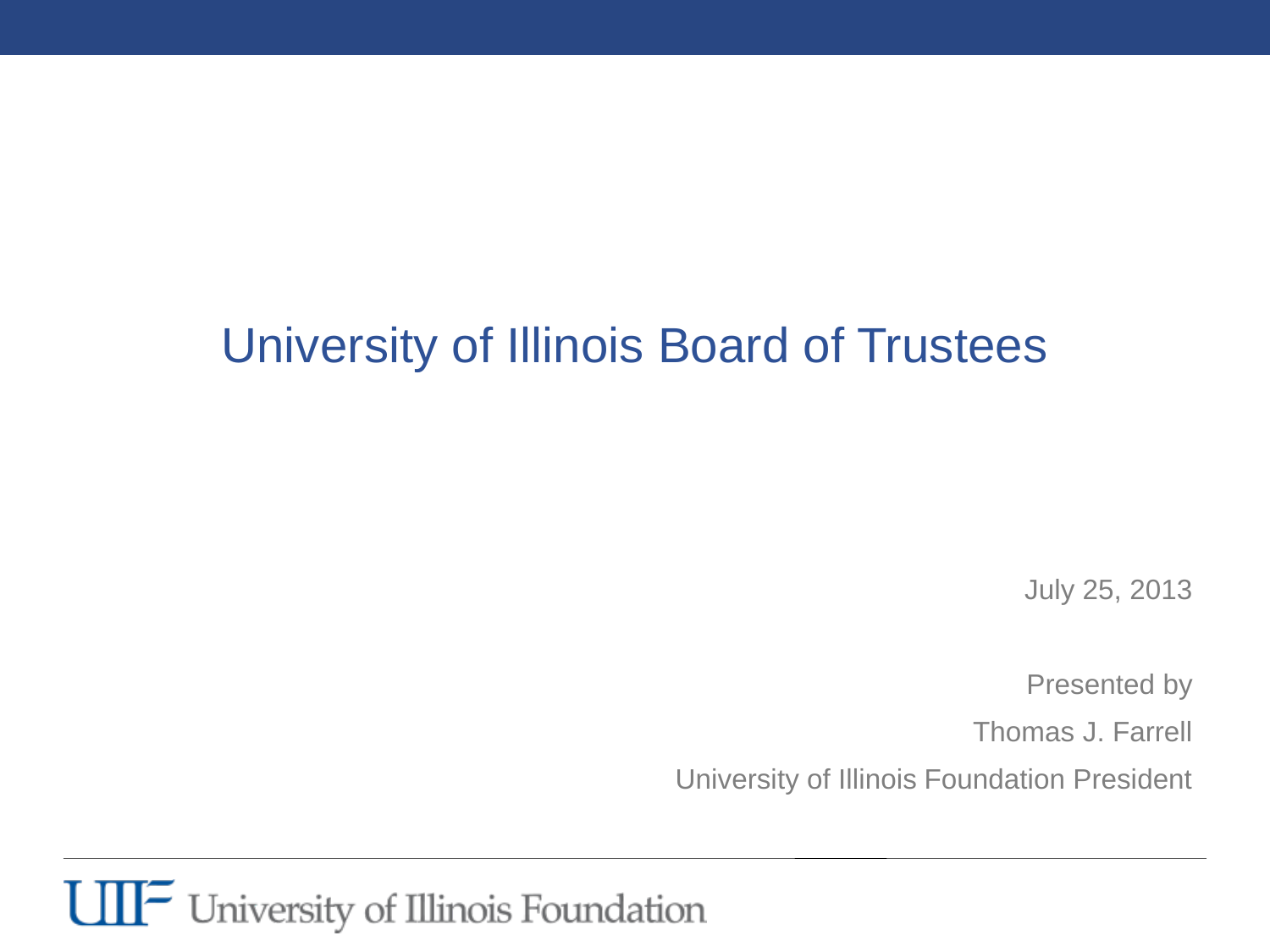#### **University Fundraising Progress – FY'13**

*(Preliminary as of July 16, 2013)*

| <b>New Business</b>     | $YTD - FY '13$     | $YTD - FY '12$     | $+/-$    |
|-------------------------|--------------------|--------------------|----------|
| <b>Total University</b> | \$428 m            | \$293 m            | $+46.0%$ |
| Urbana-Champaign        | \$342 m            | \$180 m            | +89.5%   |
| <b>Chicago</b>          | \$79 m             | \$103 m            | $-23.7%$ |
| <b>Springfield</b>      | \$2.4 m            | \$4.3 <sub>m</sub> | $-44.2%$ |
| <b>CASH FLOW</b>        | $YTD - FY '13$     | $YTD - FY '12$     | $+/-$    |
| <b>Total University</b> | \$235 m            | \$211 m            | $+11.1%$ |
| Urbana-Champaign        | \$172 m            | \$143 m            | $+20.2%$ |
| <b>Chicago</b>          | \$56 <sub>m</sub>  | \$59 <sub>m</sub>  | $-6.3%$  |
| <b>Springfield</b>      | \$2.6 <sub>m</sub> | \$3.1 m            | $-1.2%$  |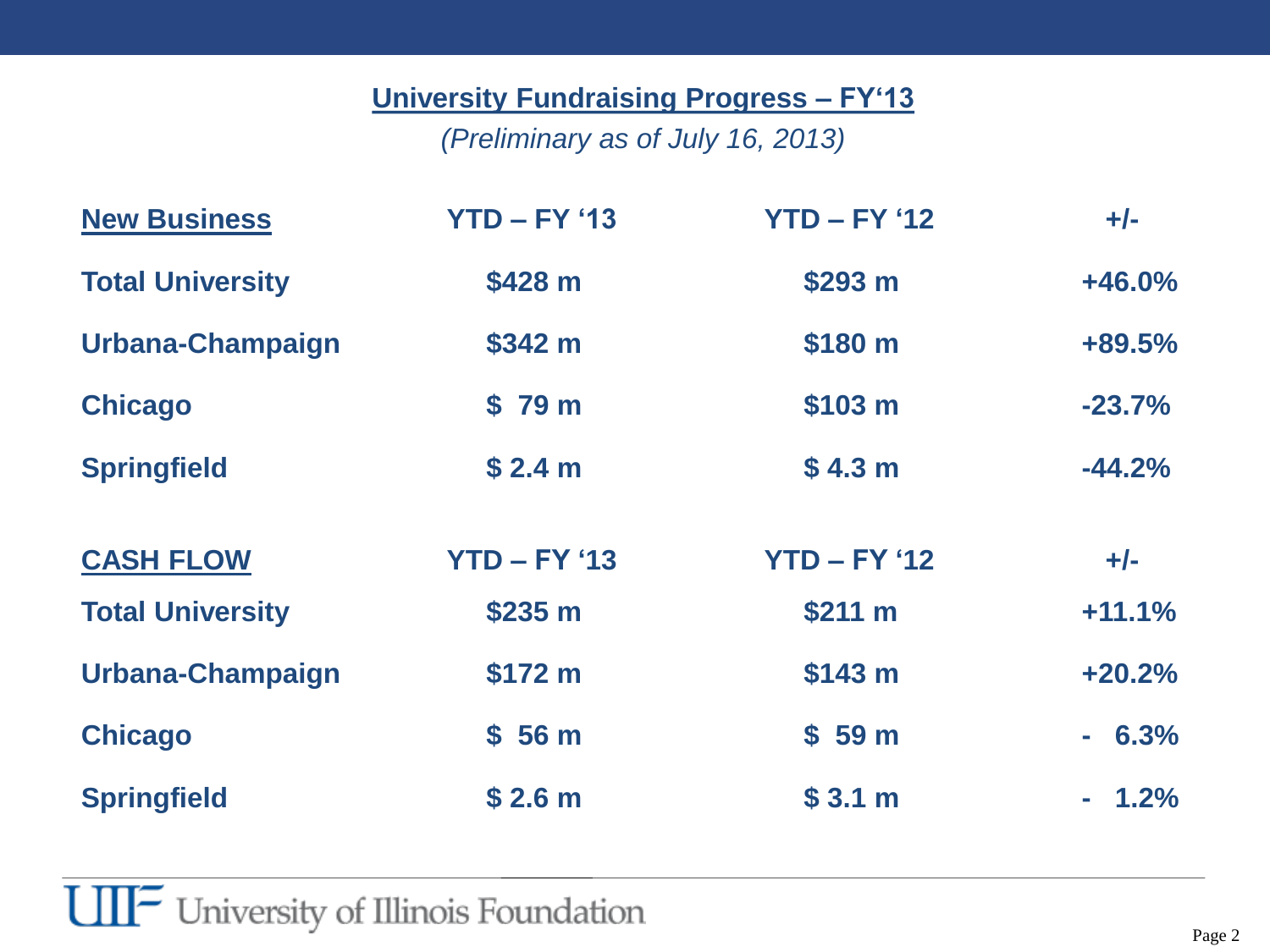# **Dashboard**

#### Production:

- 1. Cash
- 2. New Business
	- pledges
	- irrevocable estate commitments
	- revocable estate commitments

#### Activity:

- 1. Visits qualification, cultivation, solicitation, stewardship
	- major gift prospects/other
- 2. Solicitations
	- major
	- principal
	- annual
- 3. Event activity
	- large medium, small